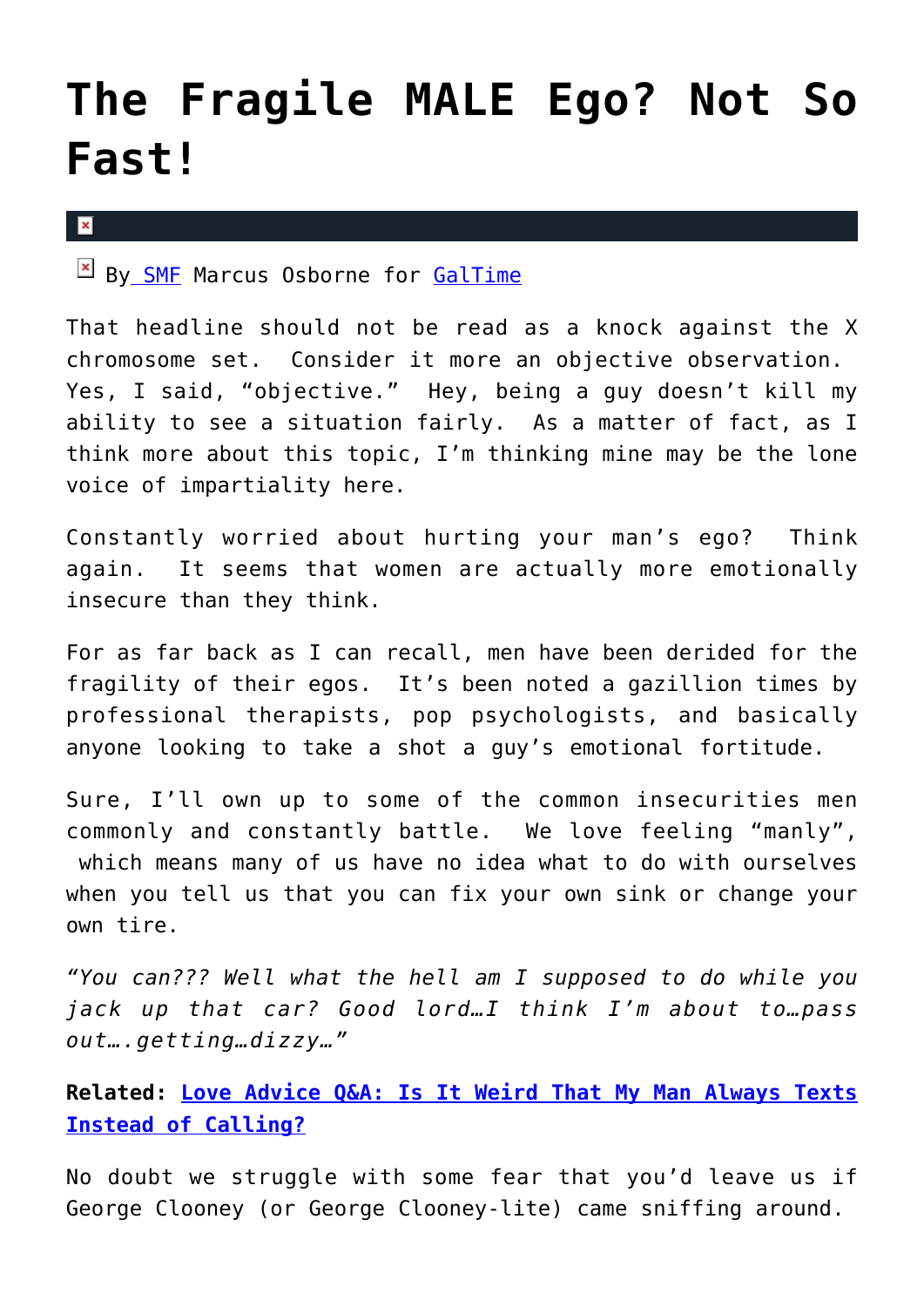This mainly due to the guilt we feel for knowing we'd do the same if there was a late night knock on the door and Halle Berry was on the other side.

And we sure as heck worry, no matter how many times you tell us not to, about whether it's *big enough.* Quick piece of advice, never look at your guy's *"manliness"* and proclaim, "Honey, it's big enough for *me."* Because then we know it isn't.

But what about the ladies? You want to talk fragile egos? Hoooo boy! Any man will tell you (if he's got nothing to lose) that woman have a fairly hefty, Microsoft-esque market share in emotional insecurity.

Ever see what happens to a lady's self esteem if her guy turns down sex a couple of times? "Well why not? Are you not attracted to me? Is there someone else? Am I getting fat? You like my sister, don't you!"

Errrr–no. I just wanna watch the Raider game.

You can't mention her age without risking a stay in the doghouse. You had better not, ever, EVER, answer the question, "Do I look fat in these jeans?" in the affirmative. Bad things have happened to those who have. Guys, by the time they're all grown up, understand the delicate dance males must perfect in order to answer certain questions without*answering* certain questions. "Do you look fat in those jeans? Honey, you look great in *everything*….but you look amazing in those pants with the elastic waistband."

**Related: Q&A: [Can I Ask My Boyfriend to Delete Facebook](http://cupidspulse.com/55409/qa-delete-pictures-of-ex-on-facebook/) [Pictures with His Ex?](http://cupidspulse.com/55409/qa-delete-pictures-of-ex-on-facebook/)**

Whatever we say, it's got to be said just right so as not to send our partners into an eating disorder. Ask your guy. He'll tell you how he has to either avoid or massage a certain issue with you because he knows how easily you come unglued